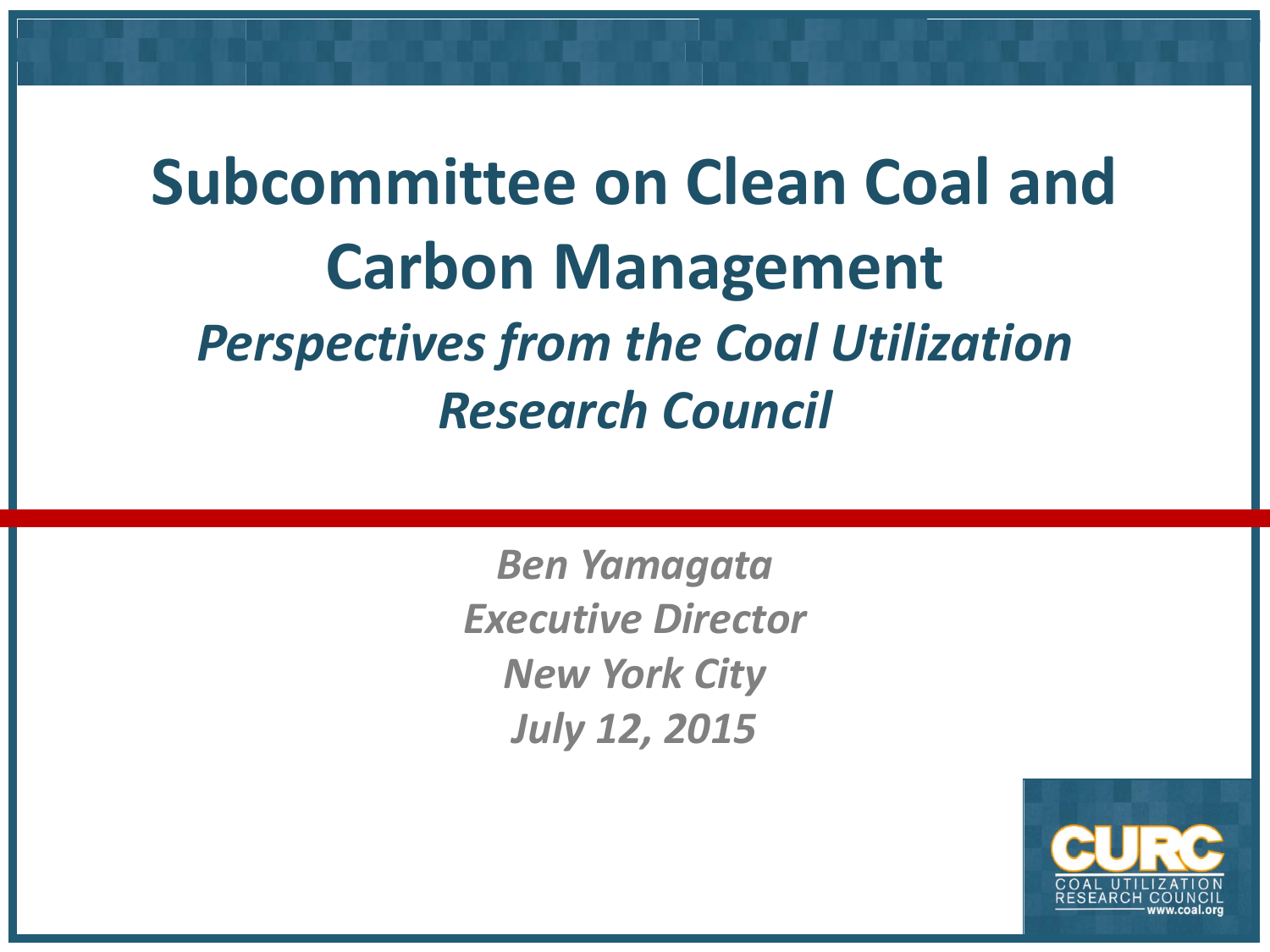**Clean Coal and Carbon Capture & Sequestration (CCS) Technology Development in Perspective**



- **EPA CO2 regulations expected to be issued in early August, 2015**
- **Supreme Court remanded EPA's mercury rule on June 29, 2015**
- **U.S. House of Representatives and U.S. Senate reviewing proposals to restrict EPA authority and funding and possible energy legislation**
- **Global climate meeting (Paris) December, 2015**
- **Lawsuits to be filed presumably to be decided by the Supreme Court**
- **National (presidential) elections in 2016**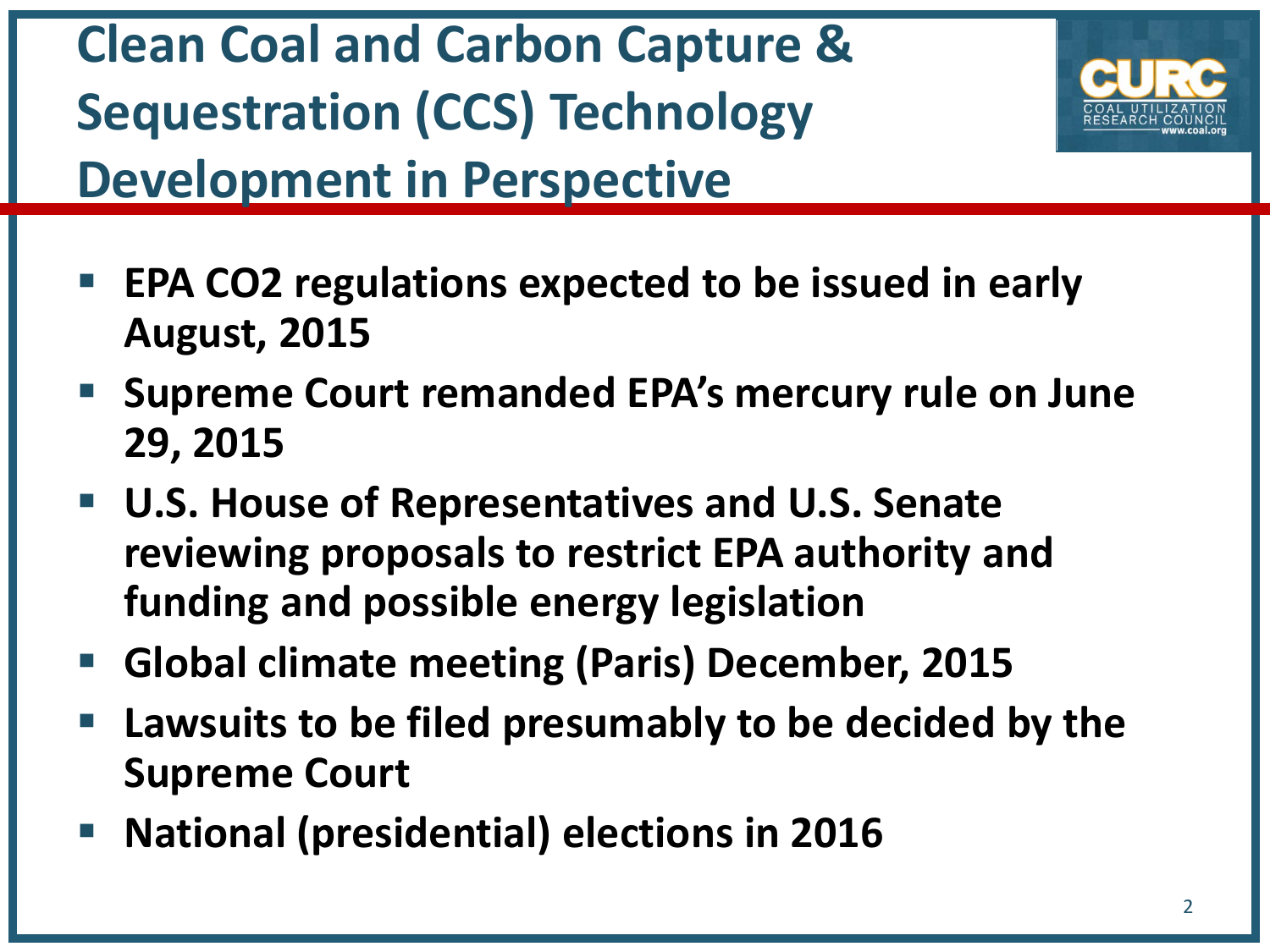## **The Current Program Initiatives**



- **Federal R&D programs & Congressional initiatives to promote technology development & use – not enough**
- **Countering the "War on Coal" with message bills, lawsuits (likely resolved in 2019-2020), empowering states to "just say no" without a strong technologybased message – is not enough**
- **This is why the 21st Century Coal program has been drafted**
	- **Use Congressional interest (the Energy Committees) in comprehensive energy legislation as a vehicle to present a comprehensive coal technology based program**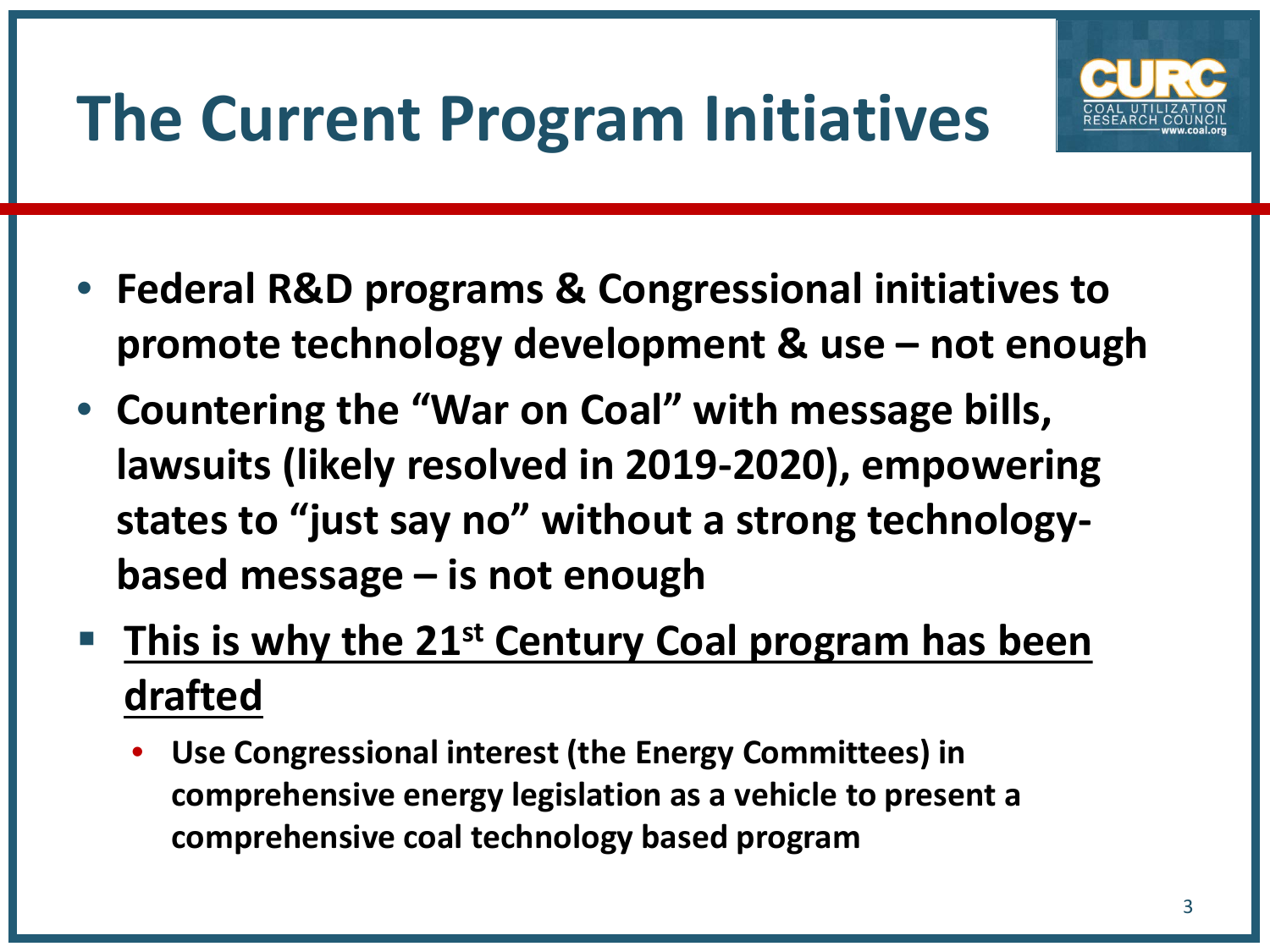

# **21st Century Coal Program**

# **Why are we advocating this program?**

- **Preserve low cost electricity**
- **Ensure availability of future energy supply options**
- **Pursue CCS as a cost-effective way to address the global issue of climate change**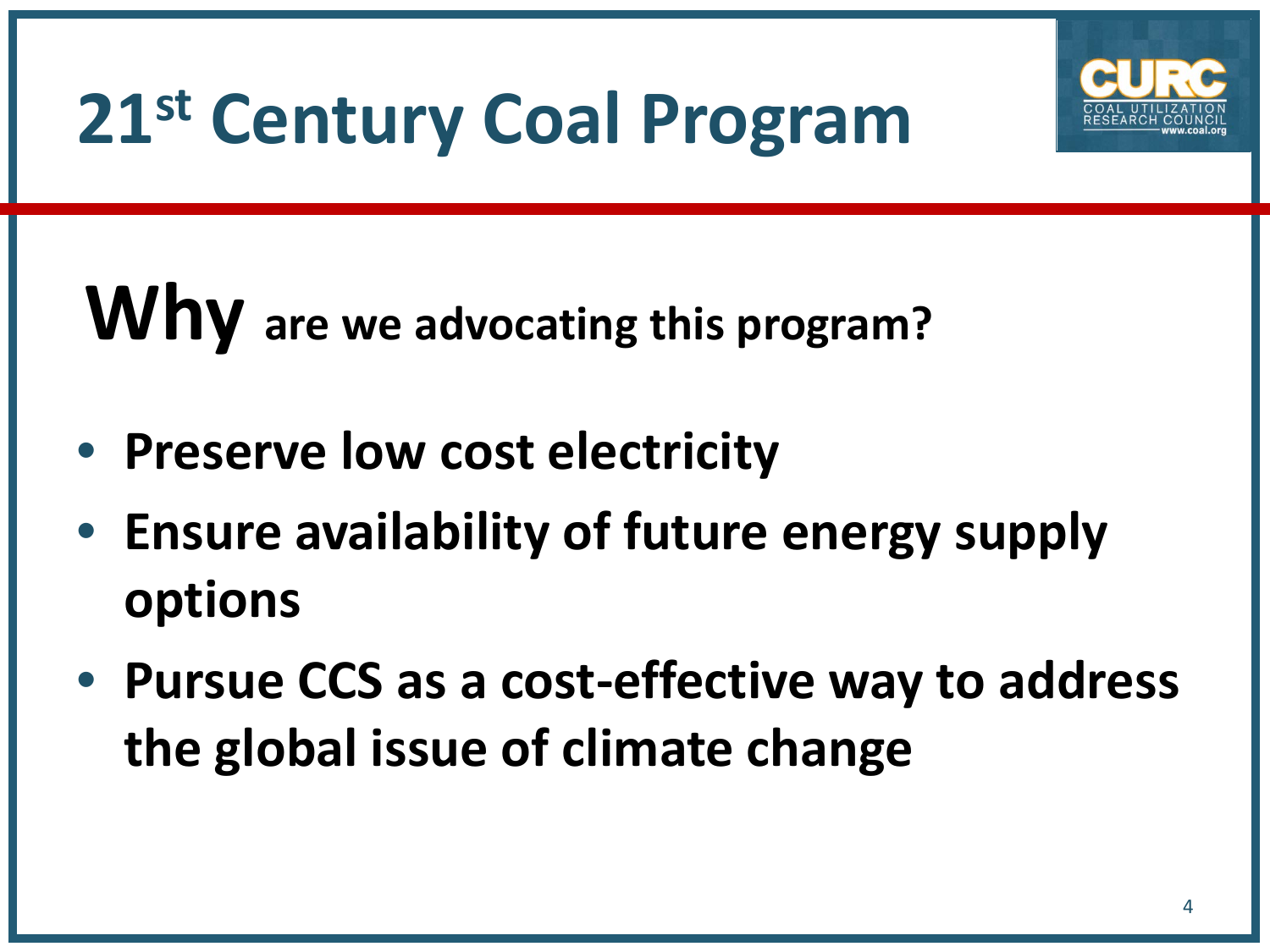#### **Coal = Low Cost Electricity**

#### Cost Per kWh & Percent of Coal Power Sector Generation



RESEARCH COUNCII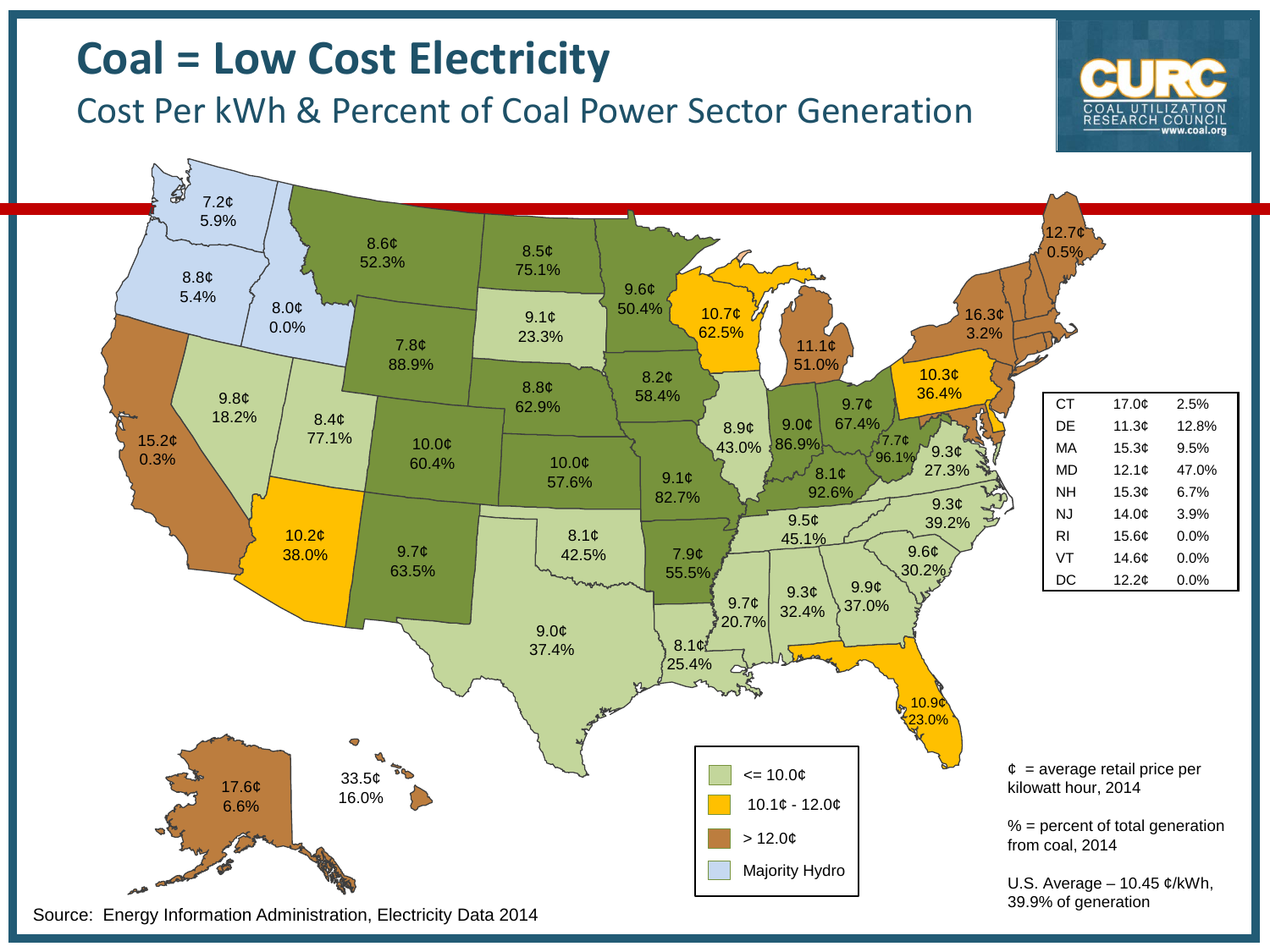## **U.S. Installed Electric Generating Capacity and Actual Generation Delivered, 2013**



**Notes:** Natural gas includes combined cycle, combustion turbine and other gas-fired systems. Renewables includes conventional hydro and pumped storage.

**[2013 Capacity:](http://www.eia.gov/electricity/annual/html/epa_04_03.html)** [http://www.eia.gov/electricity/annual/html/epa\\_04\\_03.html](http://www.eia.gov/electricity/annual/html/epa_04_03.html) **[2013 Generation:](http://www.eia.gov/forecasts/aeo/section_elecgeneration.cfm)** [http://www.eia.gov/forecasts/aeo/section\\_elecgeneration.cfm](http://www.eia.gov/forecasts/aeo/section_elecgeneration.cfm)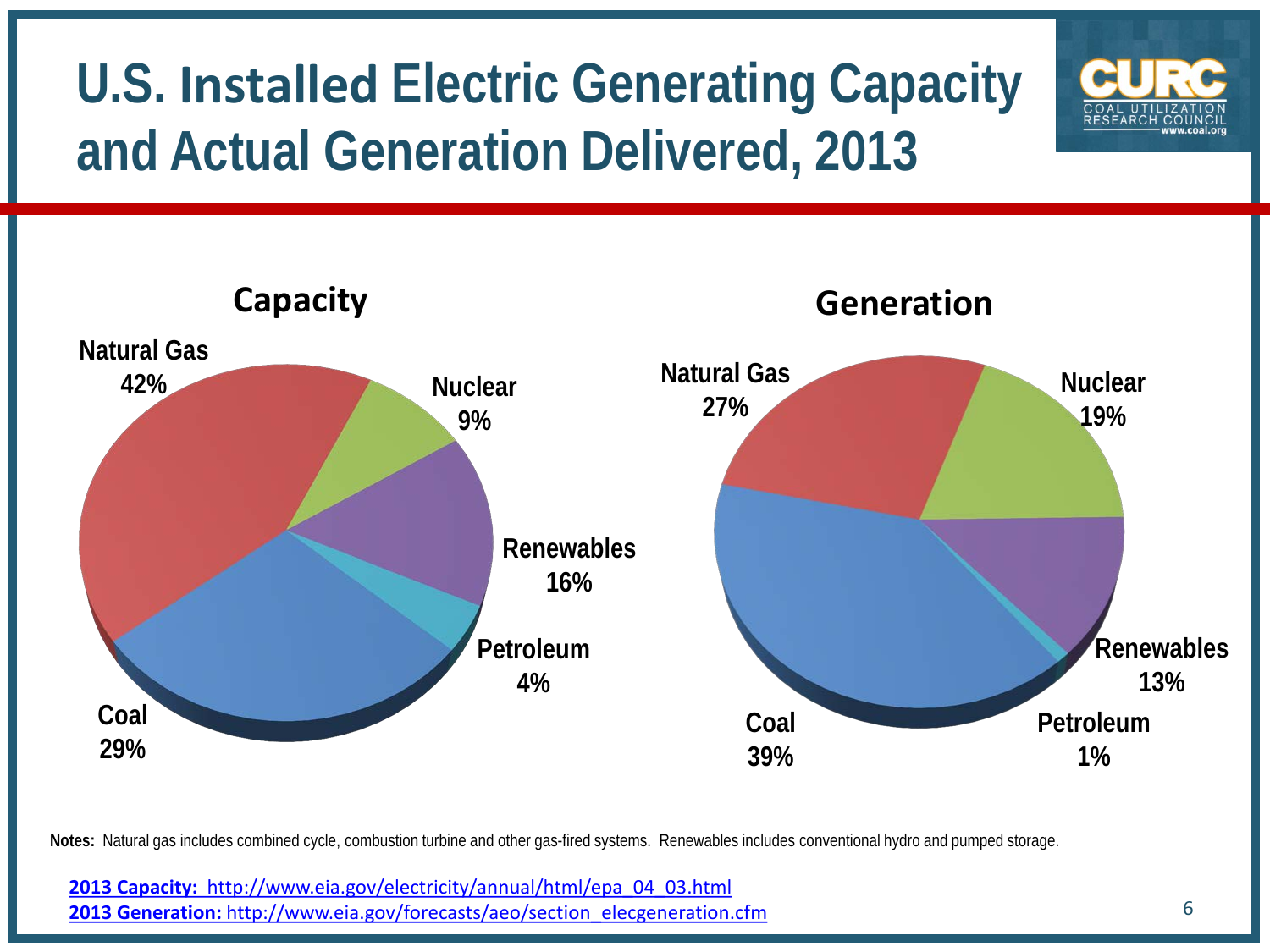## **Global Electricity New Generation: Growth in Next 5 Years**





**300 GW of new Coal Plants over next 5 years**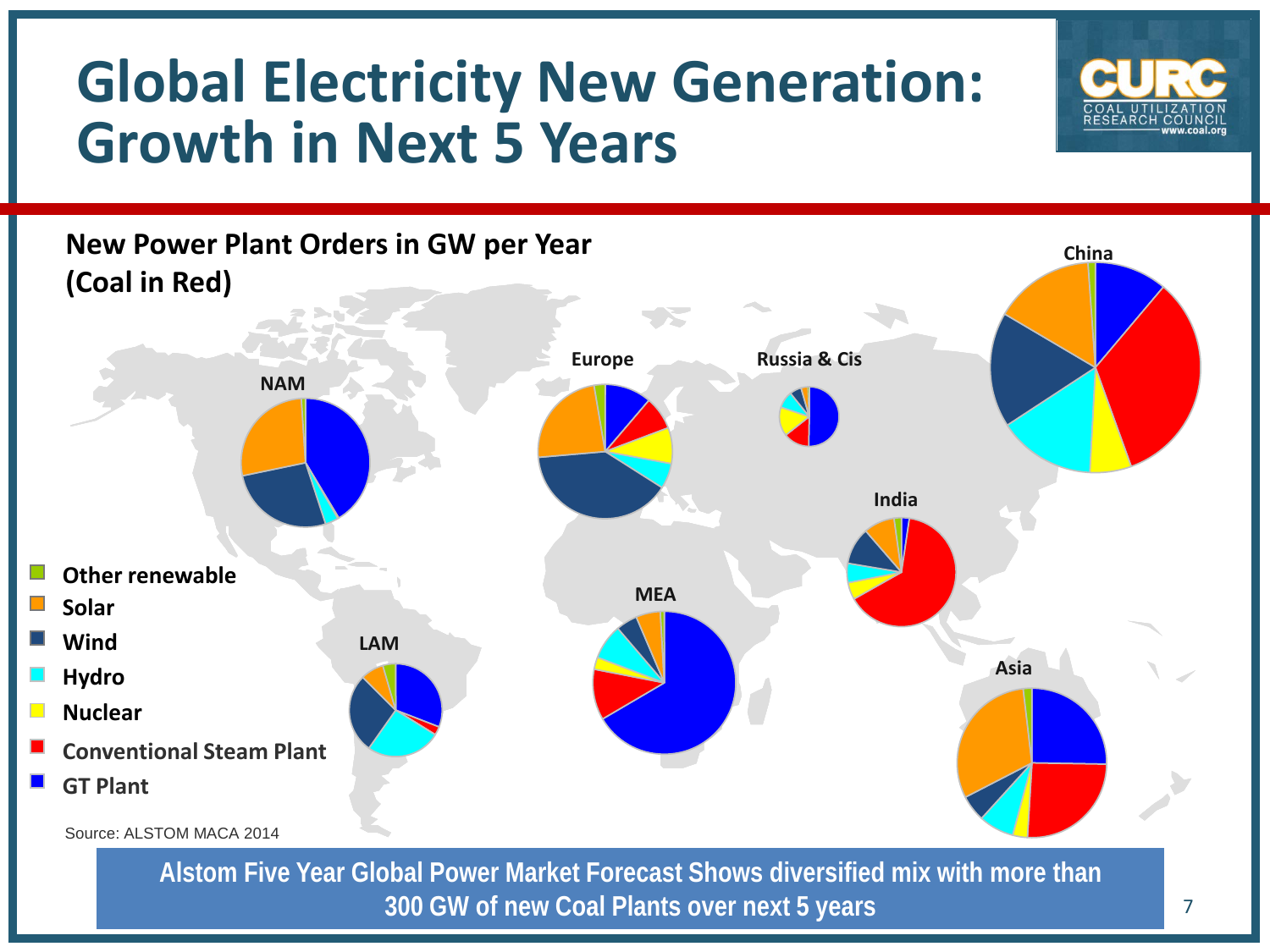## **Increased Global Use of Fossil Fuel Will Result in More Emissions of CO<sub>2</sub>**





for fossil fuels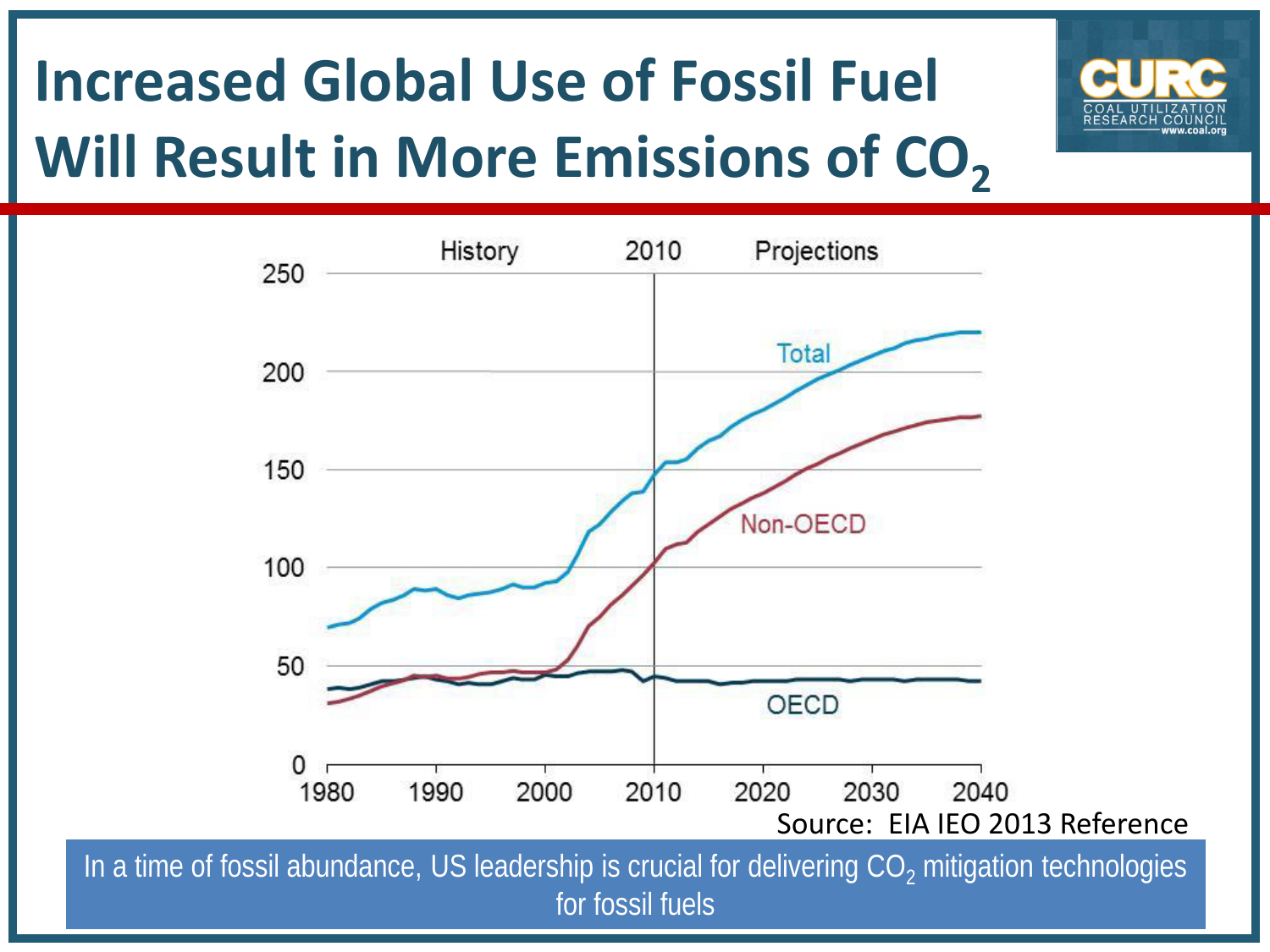# **21st Century Coal Program**



What are the key elements of the program?

- **\$1.0 B/yr for 10 years** -- advanced coal technology R,D,D&D program using the revised CURC/EPRI Technology roadmap; requires DOE technology development re-direction
- Newly authorized **large-scale pilot plant** program focused on **transformational** power-generation and next generation CO<sub>2</sub> capture technologies
- Focuses on **EXISTING AND NEW** coal-fueled plants by defining pathways to accelerated regulatory and permitting approvals & novel financial assistance for "steel in the ground" projects – now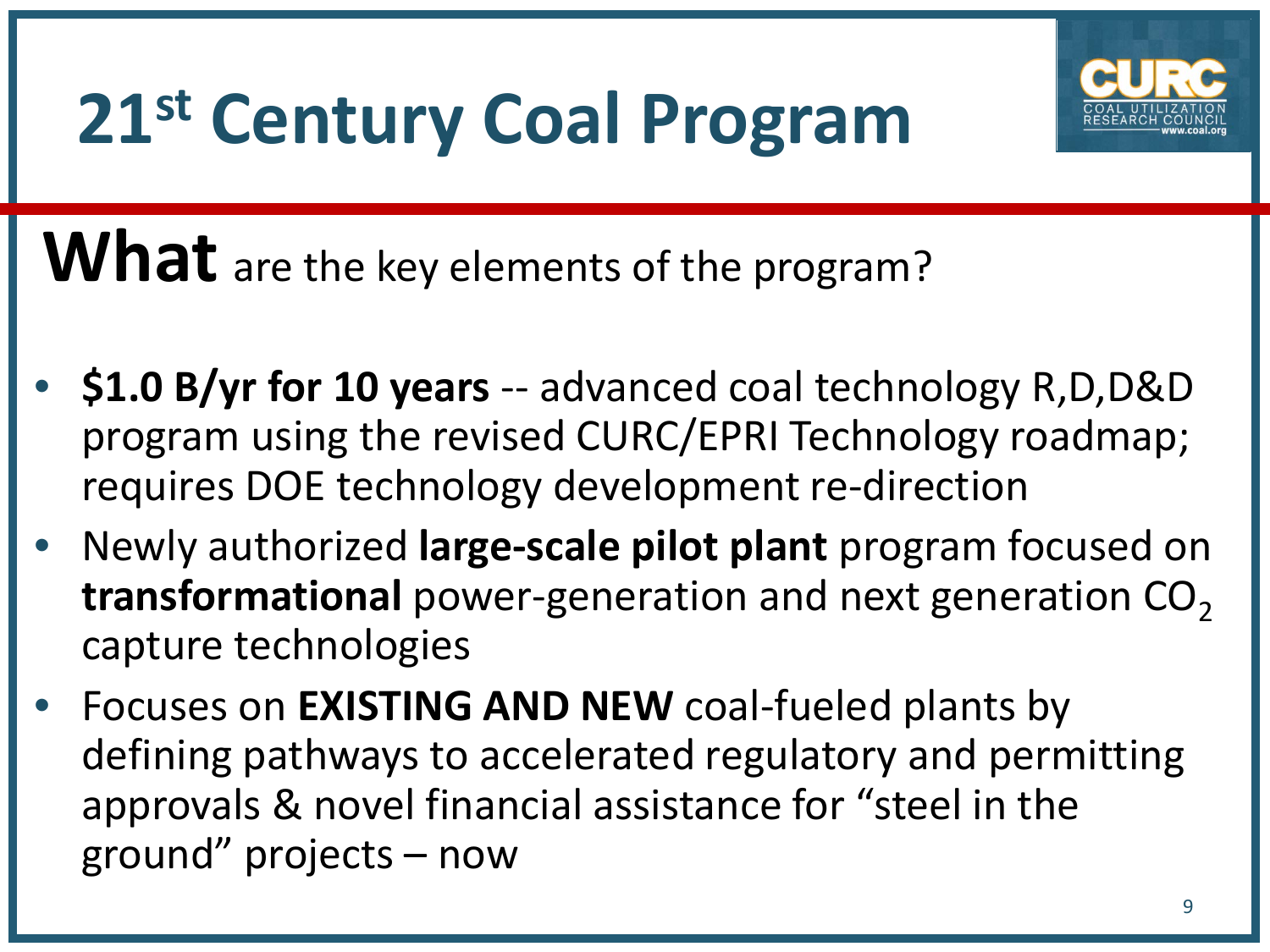## **21st Century Coal Program: Existing Fleet – Preserving Reliable, Affordable Electricity**



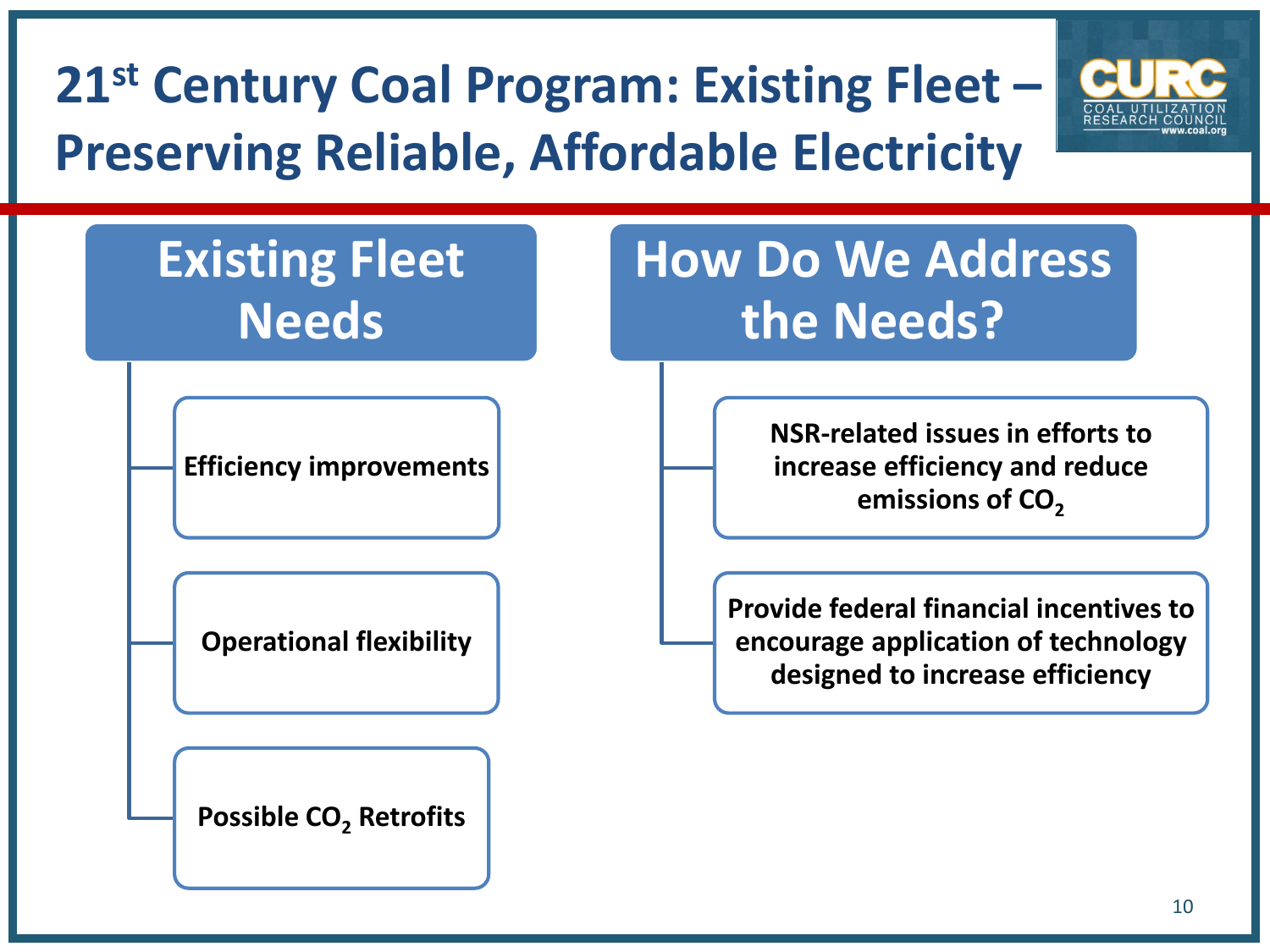## **21st Century Coal Program: New Plants – Ensuring Future Energy Supply Options**



**What is Needed to Construct New Coal Plants Today?**

**Accelerated Permitting**

**New Coal Plants without CCS (USC)**

**New Coal Plants with CCS**

**How Can We Support New Coal Plant Construction?**

> **Consolidated permitting process and timing limitations to judicial challenges**

> **Standards that encourage construction of highly efficient coal plants (USC)**

**Adequate and targeted federal financial incentives to address CCS costs today and Policy parity with other low carbon emission technologies**